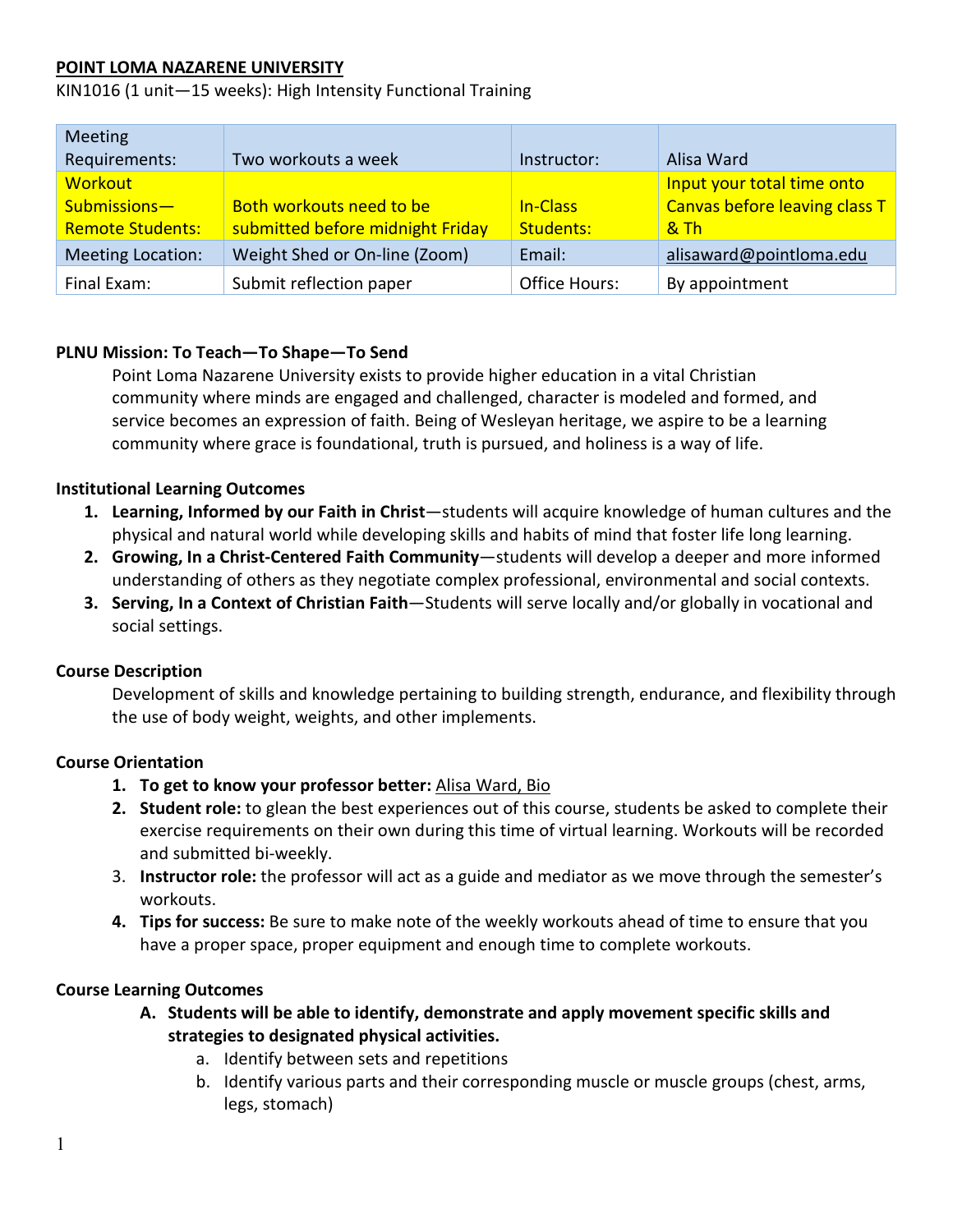- c. Match muscle/muscle groups to corresponding body movements as associated with weight training movements
- d. Develop proper lifting techniques involved in movements done in the class
- **B. Students will be able to identify critical elements as they relate to specific weight training movements.**
	- a. Explain the importance of cardiovascular fitness as it relates to weight training.
	- b. Reinforce the importance of including a stretching program with weight training for injury prevention and rehabilitation
	- c. Develop and practice proper safety techniques while training
- **C. Students will demonstrate strength and conditioning improvements related to specific program goals.**
	- a. Show strength, repetition, or weight improvement on semester workouts from pre to post
	- b. Identify their individual target heart rate zones for specific intensities
	- c. Participate in a personal training program and be able to develop a plan of their own

# **Course Credit Hour Information**

In the interest of providing sufficient time to accomplish the stated Course Learning Outcomes, this class meets the PLNU credit hour policy for a one unit class delivered over one semester. Class instructions will be posted weekly on individual Canvas modules.

# **Semester Readings**—no text book is necessary.

**Course Requirements and Expectations**—This is an ACTIVITY class meaning participation is required to get a good grade.

- Physical activity time will be completed on the student's own time and will be recorded and submitted for participation points.
- Bi-weekly workouts need to be recorded and submitted each week for proper attendance and participation points.
- Pre & Post-Fitness Testing: to receive full credit for participation, you must show some type of change, whether it is an increase in weight, reps or a decrease in time to complete workouts.

**Assignments** Refer to the semester schedule for assignment due dates and see Canvas for instructions and rubrics for each assignment.

- a. Pre-fitness testing worksheet
- b. Post-fitness testing worksheet
- c. Muscles pre-quiz
- d. Muscles post-quiz
- e. Weekly submissions of workouts
- f. Regular participation in discussion boards

# **Assessment and Grading**—Points per assignment can be found on Canvas.

Grading Scale: A = 93-100 B-=80-82 D+= 67-69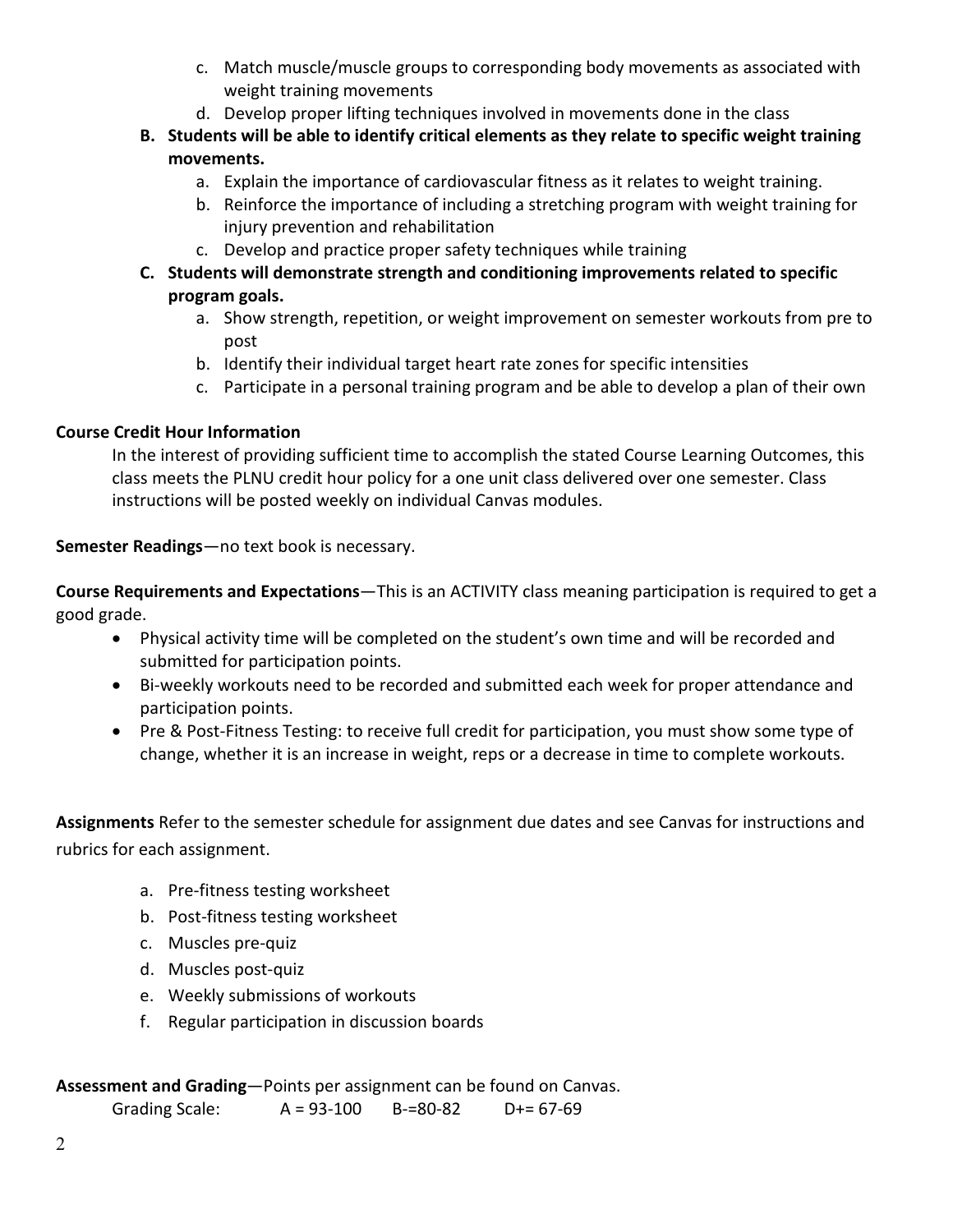| $A = 92 = 90$   | $C_{+}=77-79$ | $D = 63 - 66$ |
|-----------------|---------------|---------------|
| $B + = 87 - 89$ | $C = 73 - 76$ | $D = 60 - 62$ |
| $B = 83 - 86$   | $C = 70-72$   | $F = 0.59$    |

### **Incomplete and Late Assignments + PLNU Attendance and Participation Policy**

All assignments are to be submitted onto Canvas by their due date and time. Canvas assignments will cease to exist once the due date has expired. It is up to you to get your assignments in on time or ahead of time in the event of a conflict on your part. Incompletes will only be assigned in extremely unusual circumstances.

Attendance will be recorded via your bi-weekly workout submissions. After three "absences" (failing to submit your complete workout on time) your grade will go down with each further absence. If the absences exceed 20 percent, the student may be de-enrolled without notice until the university drop date or, after that date, receive the appropriate grade for your work and participation. If absences exceed these limits but are due to university excused health issues, an exception will be granted. Participation is a vital in this class.

**Risk**—there is an inherent risk involved in participation in an exercise and weight training program. To minimize this risk it is essential that students adhere to proper safety standards:

- 1. Notify the instructor of any pre-existing condition that may affect your participation.
- 2. Notify the instructor of any mid-semester conditions (sickness or injury) that may affect your participation.
- 3. Be sure you properly understand the movements required and can participate in a safe manner.
- 4. Wear proper workout gear (clothing that allows you to move freely, shoes that offer support) and also make sure your environment is safe (plenty of space to move around, stable ground and equipment, and more)

## **Course Closure: Final Examination Information**

The final examination for this class will take place the week before finals take place. Individual emails will be sent regarding the taking of the final muscles post-quiz. During the week of finals, students will write a reflection paper which will be submitted before midnight on Friday.

## **PLNU Academic Accommodations Policy**

If you have a diagnosed disability, please contact PLNU's Educational Access Center (DRC) within the first two weeks of class to demonstrate need and to register for accommodation by phone at 619-849- 2486 or by e-mail at [DRC@pointloma.edu.](mailto:DRC@pointloma.edu) See [Educational Access Center](http://www.pointloma.edu/experience/offices/administrative-offices/academic-advising-office/disability-resource-center) for additional information.

### **PLNU Academic Honesty Policy**

Students should demonstrate academic honesty by doing original work and by giving appropriate credit to the ideas of others. Academic dishonesty is the act of presenting information, ideas, and/or concepts as one's own when in reality they are the results of another person's creativity and effort. A faculty member who believes a situation involving academic dishonesty has been detected may assign a failing grade for that assignment or examination, or, depending on the seriousness of the offense, for the course. Faculty should follow and students may appeal using the procedure in the university Catalog. See [Academic Policies](http://catalog.pointloma.edu/content.php?catoid=18&navoid=1278) for definitions of kinds of academic dishonesty and for further policy information.